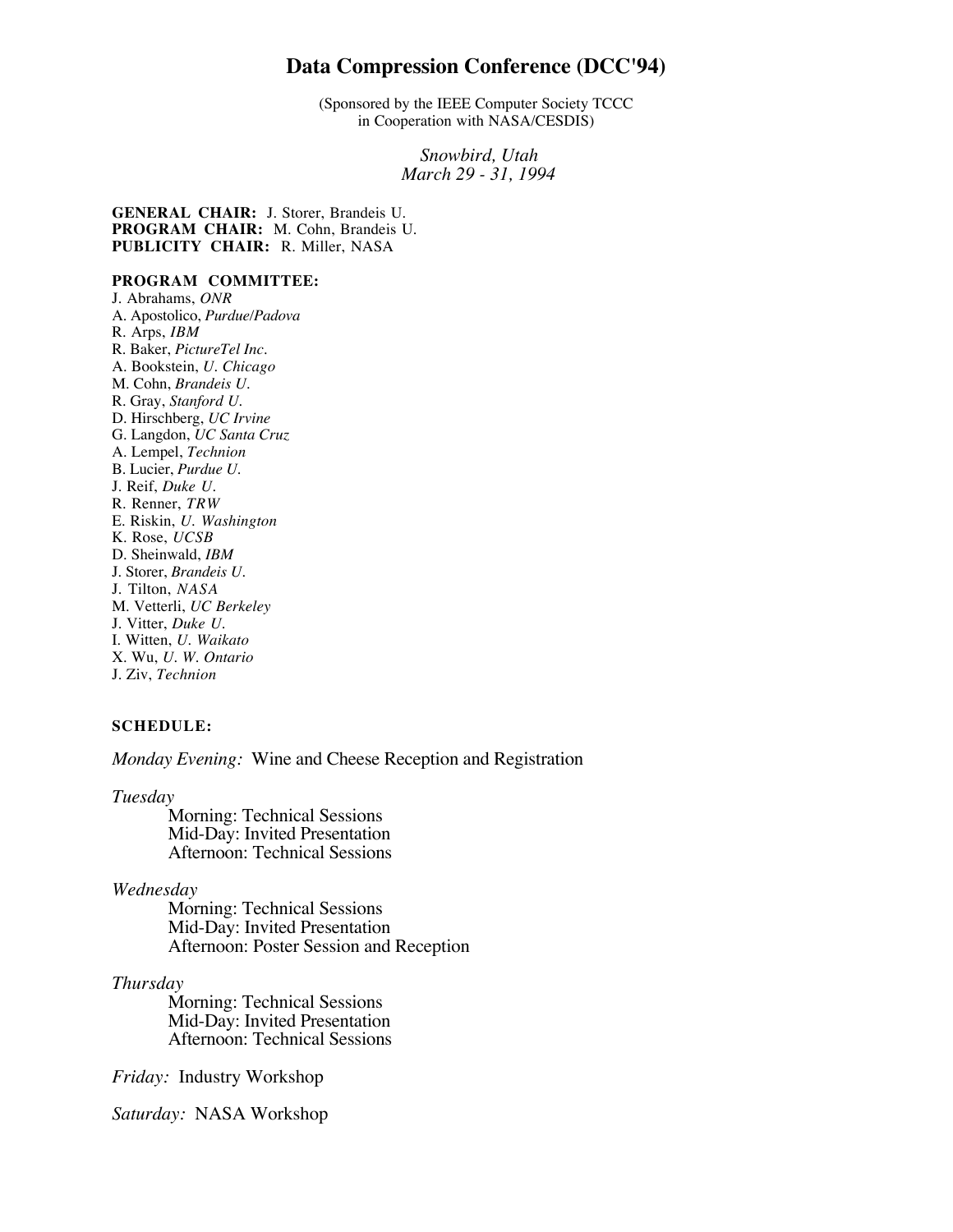# **Advance Program**

**MONDAY, MARCH 28:** Registration / Reception, 7:00 - 10:00pm, In the Golden Cliff Room

#### **TUESDAY, MARCH 29**

Welcome: 7:45am

**Session 1: 8:00 - 10:05**

8:00

"Variable Dimension Weighted Universal Vector Quantization and Noiseless Coding" *M. Effros, P.A. Chou, R.M. Gray*

8:25

"Entropy-Constrained Tree-Structured Vector Quantizer Design by the Minimum Cross Entropy Principle" *K. Rose, D. Miller, A. Gersho*

8:50

"A Subjective Distortion Measure for Vector Quantization" *X. Wu, K. Zhang*

9:15 "Multidimensional Rotations for Quantization" *A. Hung, T. Meng*

9:40 "A New Multiple Path Search Technique for Residual Vector Quantizers" *C.F. Barnes*

**Break: 10:05 - 10:30**

**Session 2: 10:30 - 12:35**

10:30 "The Minimax Redundancy is a Lower Bound for Most Sources" *N. Merhav, M. Feder*

10:55 "Differential State Quantization of High Order Gauss Markov Process" A. Bist

11:20 "Data Compression Techniques for Stock Market Prediction" *S. Azhar, A. Glodjo, M. Kao, J. Reif*

11:45 "Huffman-Type Codes for Infinite Source Distributions" *J. Abrahams*

12:10 "On the Redundancy of Optimum Fixed-to-Variable Length Codes" and "Adaptive Variable-to-Variable Length Codes" *P. Stubley*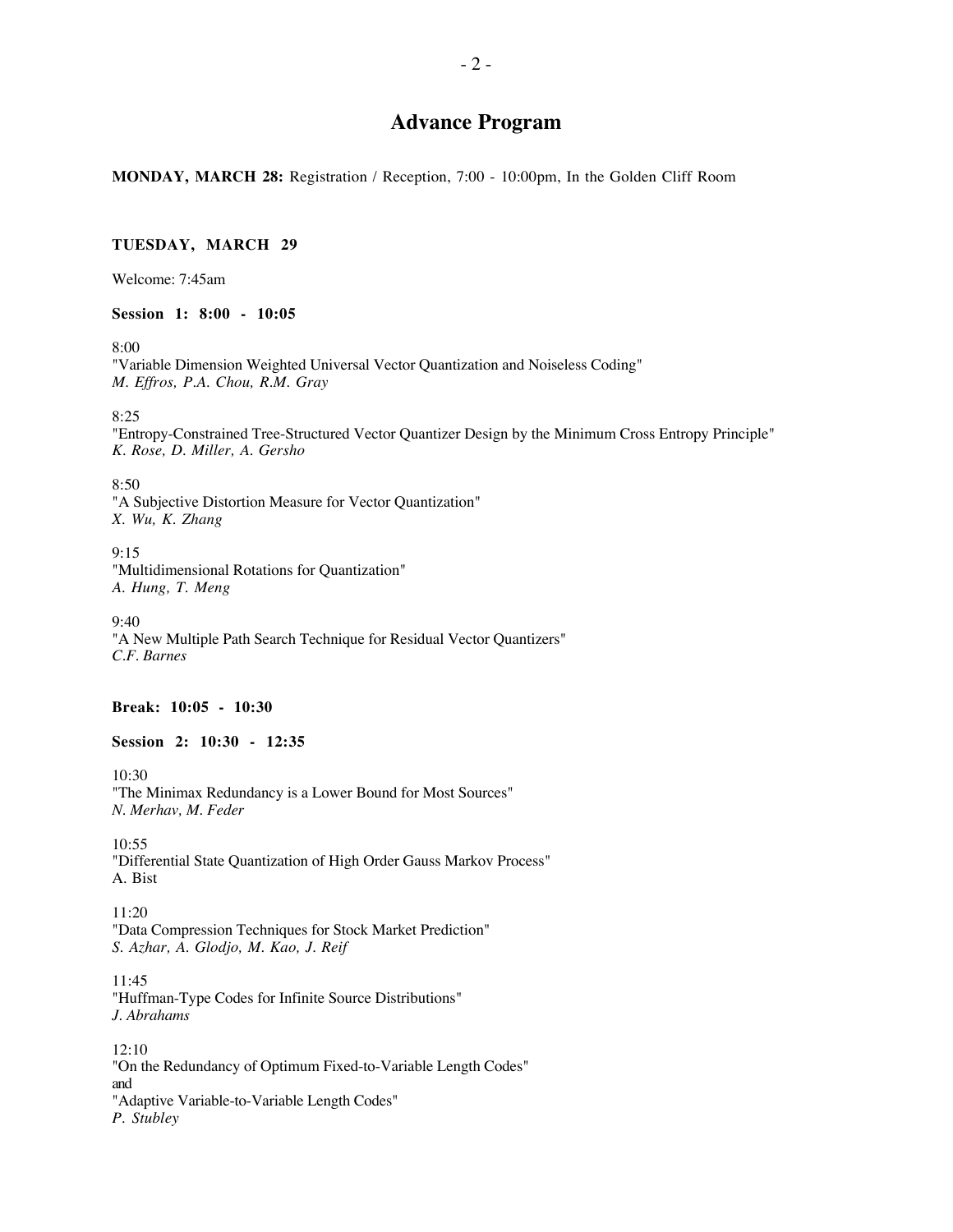## **Lunch Break: 12:35 - 2:00**

#### **Mid-Day Invited Presentation 2:00 - 3:30**

"Data Compression Patents" W*ayne Barsky Partner in the Law Firm of Irell and Manela*

#### **Session 3: 4:00 - 5:40**

4:00 "Compression-Based Template Matching" *S. Inglis, I. Witten*

4:25 "Markov Models for Clusters in Concordance Compression" *A. Bookstein, S. Klein, T. Raita*

4:50 "Static Compression for Dynamic Texts" *A. Moffat, N. Sharman, J. Zobel*

5:15 "Parsing Algorithms for Dictionary Compression on the PRAM" *D. Hirschberg, L. Stauffer*

**Break: 5:40 - 6:05**

**Session 4: 6:05 - 7:20**

6:05 "Syntax-Constrained Encoder Optimization Using Adaptive Quantization Thresholding for JPEG-MPEG Coders" *K. Ramchandran, M. Vetterli*

6:30 "Customized JPEG Compression for Grayscale Printing" *R. Vander Kam, P. Wong*

6:55 "Lossless Image Compression with Lossy Image Using Adaptive Prediction and Arithmetic Coding" *S. Takamura, M. Takagi*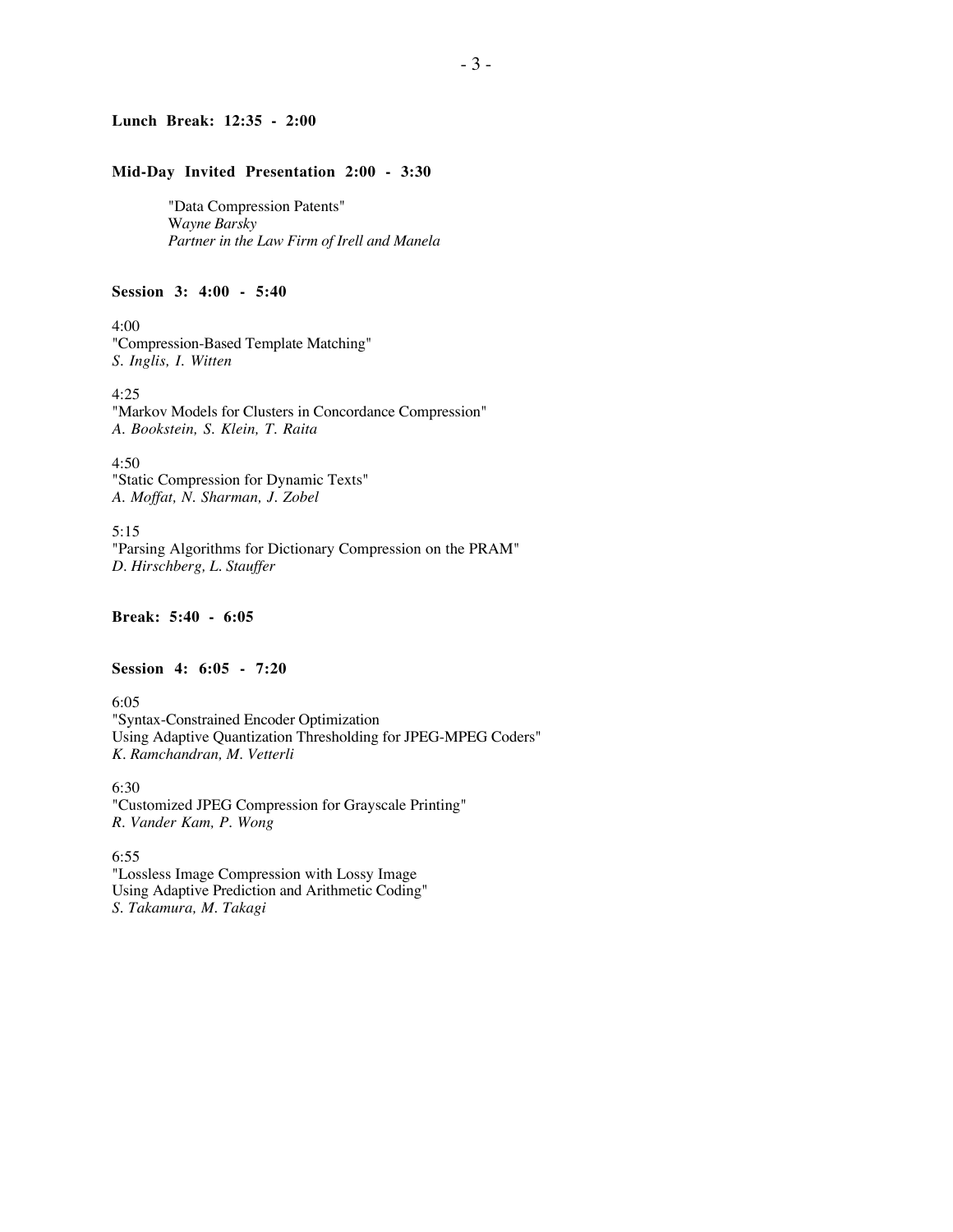#### **WEDNESDAY, MARCH 30, 1994**

## **Session 5: 8:00 - 10:05**

8:00

"Explicit Bit Minimization for Motion-Compensated Video Coding" *D. Hoang, P. Long, J. Vitter*

8:25

"Online Compression of Video Sequences Using Adaptive VQ Codebooks" *X. Wang, S.M. Shende, K. Sayood*

8:50

"Compression of HDTV Signals for Low Bit-Rate Transmission Using Motion Compensated Subband Transform Coding and a Self-Organization Neural Network" *R. Bhaskaran, S.C. Kwatra*

9:15 "Differential Vector Quantization of Real-Time Video" *J. Fowler, S. Ahalt*

9:40 "The MVP: A Highly-Integrated Video Compression Chip" *R. Gove*

## **Break: 10:05 - 10:30**

#### **Session 6: 10:30 - 12:35**

10:30 "A Hybrid Approach to Text Compression" *P. Gutmann, T. Bell*

10:55 "Highly Efficient Universal Coding with Classifying to Subdictionaries for Text Compression" *Y. Nakano, H. Yahagi, Y. Okada, S. Yoshida*

11:20 "Compression By Induction of Hierarchical Grammars" *C. Nevill-Manning, I. Witten, D. Maulsby*

11:45 "Architectural Advances in the VLSI Implementation of Arithmetic Coding for Binary Image Compression" *G. Feygin, P. Gulak, P. Chow*

12:10 "Multiplication and Division Free Adaptive Arithmetic Coding Techniques for Bi-Level Images" *L. Huynh*

**Lunch Break: 12:35 - 2:00**

### **Mid-Day Invited Presentation: 2:00 - 3:30**

"Wavelets" *Prof. Bradley Lucier Purdue University*

**POSTER SESSION AND RECEPTION:** 4:00pm - 7:00pm, In the Golden Cliff Room

(Abstracts of each presentation appear in the conference proceedings.)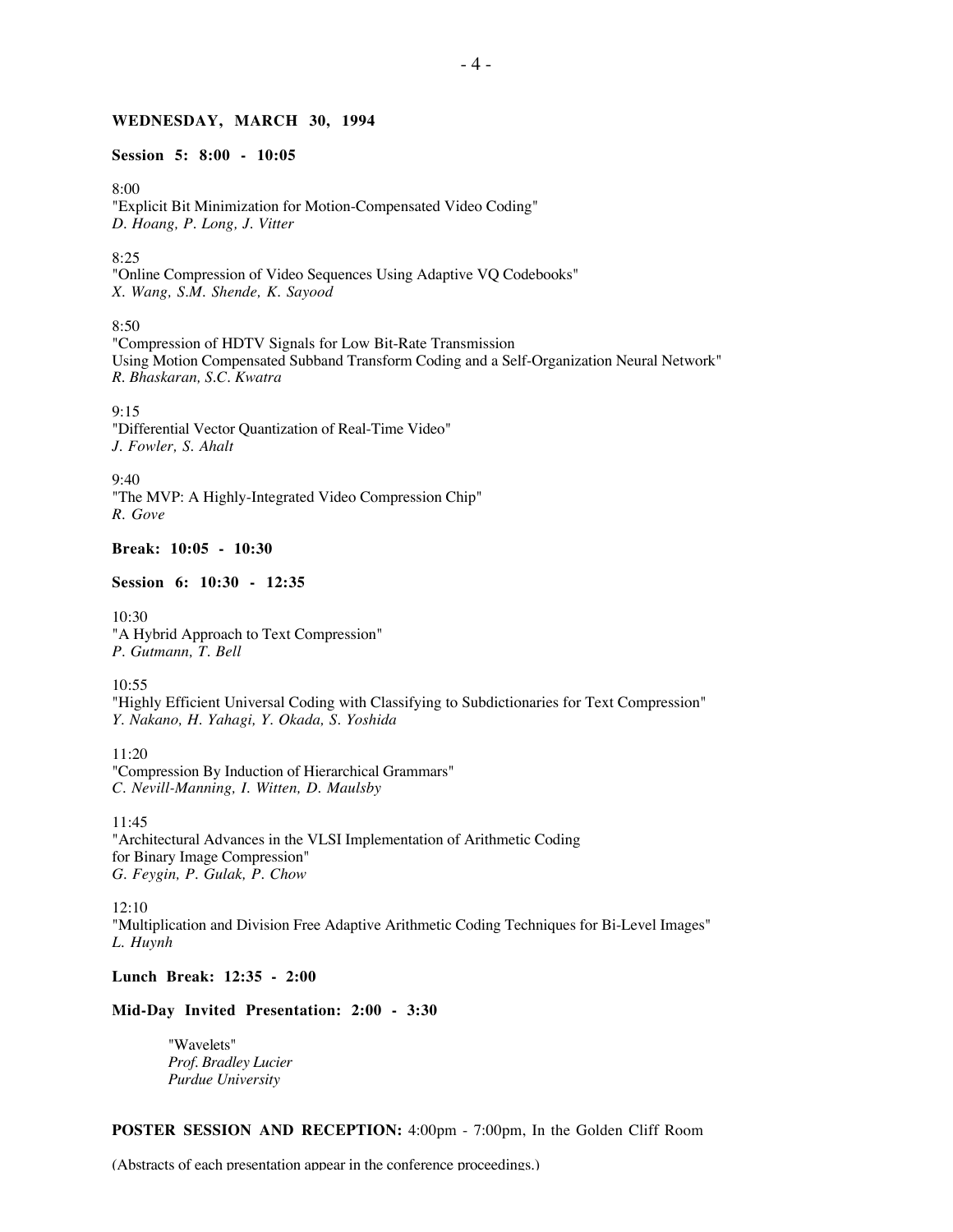## **THURSDAY, MARCH 31, 1994:**

#### **Session 7: 8:00 - 10:05**

8:00 "Bayes Risk Weighted Tree-Structured Vector Quantization with Posterior Estimation" *K. Perlmutter, R.M. Gray, K.L. Oehler, R.A. Olshen*

8:25 "Fast Bintree-Structured Image Coder for High Subjective Quality" *X. Wu, Y. Fang*

8:50 "A High Performance Fixed Rate Compression Scheme for Still Image Transmission" *M. Ruf*

9:15 "A Nonlinear VQ-Based Predictive Lossless Image Coder" *M. Slyz, D. Neuhoff*

9:40 "Band Ordering in Lossless Compression of Multispectral Images" *S. Tate*

**Break: 10:05 - 10:30**

### **Session 8: 10:30 - 12:35**

10:30 "Enhancement of Block Transform Coded Images Using Residual Spectra Adaptive Postfiltering" *I. Linares, R. Mersereau, M. Smith*

10:55 "Self-Similarity of the Multiresolutional Image/Video Decomposition: Smart Expansion as Compression of Still and Moving Pictures" *O. Kiselyov, P. Fisher*

11:20 "An Investigation of Wavelet-Based Image Coding Using an Entropy-Constrained Quantization Framework" *M. Orchard, K. Ramchandran*

11:45 "Filter Evaluation and Selection in Wavelet Image Compression" *J. Villasenor, B. Belzer, J. Liao*

12:10 "Visibility of DCT Basis Functions: Effects of Contrast Masking" *J. Solomon, A. Watson, A. Ahumada* and "Visibility of DCT Basis Functions: Effects of Display Resolution" *A. Watson, J. Solomon, A. Ahumada*